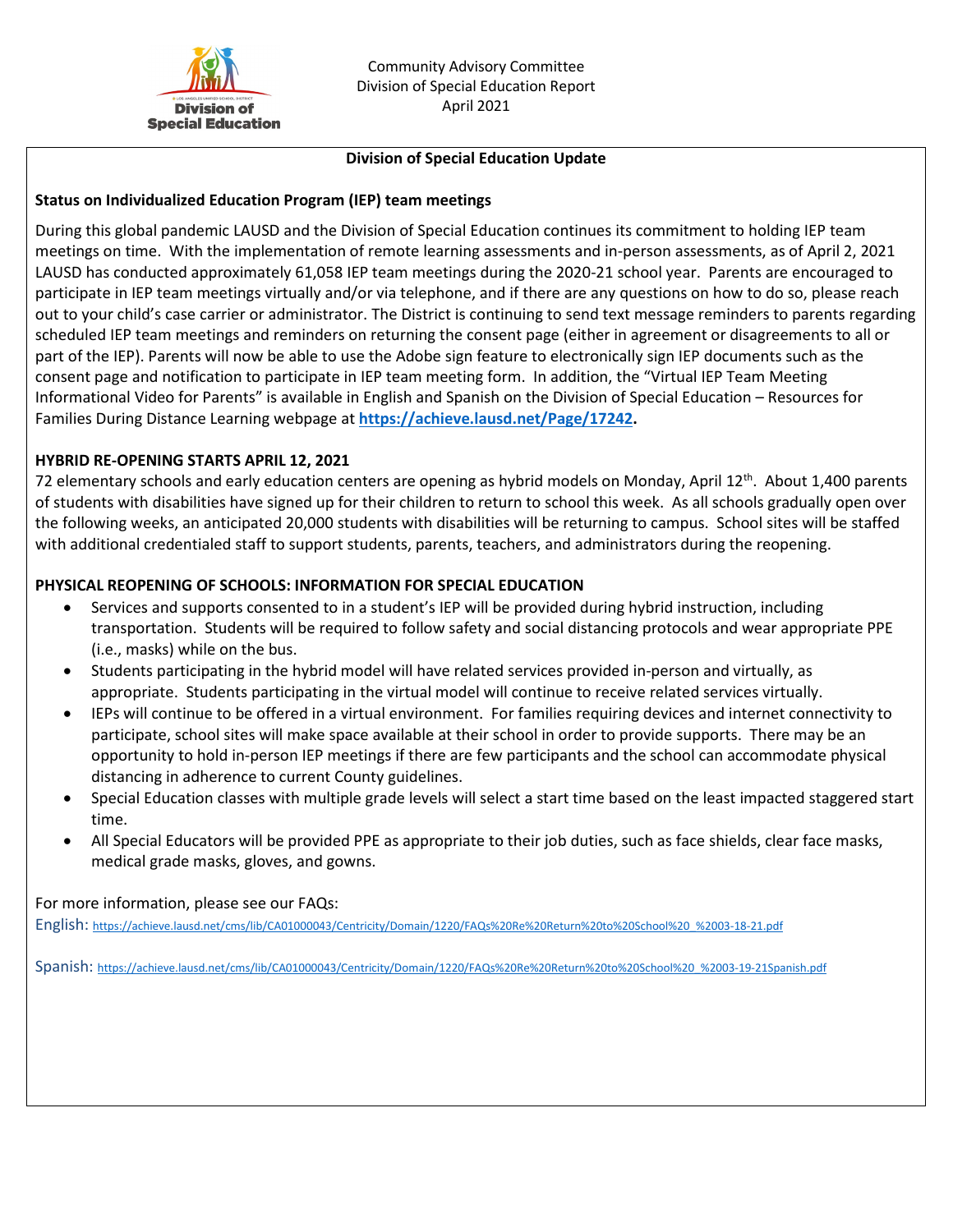

#### **Parent Resources/News**

• World Autism Awareness Day, April 2nd, and Autism Awareness Month are events that are celebrated globally. In support and recognition of students with Autism Spectrum Disorder (ASD), the Division of Special Education promotes awareness of ASD during the month of April and provides an opportunity for educators, students, and parents to learn more about autism.

UDL FOR AUTISM SPECTRUM DISORDER <https://youtu.be/rTiOIyt5Qtc> (UDL - English) <https://youtu.be/hepDHOjfadY> (UDL - Spanish)

AUTISM SPECTRUM DISORDER RESOURCES <https://youtu.be/tu2CuvFJsrc> (ASD - English) <https://youtu.be/wlhX-NLB028> (DEA - Spanish)

• 42ND ANNUAL VERY SPECIAL ARTS FESTIVAL

The Music Center's 42nd Annual Very Special Arts Festival Goes Virtual on April 16, 2021 from 10:00am-11:00am. This annual inclusive event celebrates the artistic achievements of students with all abilities. The festival features student and professional performances, visual and performing arts workshops, and a student art exhibit created around the theme. This year's theme is Seeds of Kindness. This virtual format offers students and teachers an opportunity to experience dance and musical performances and still be able to participate, via Distance Learning, in lots of art workshops. For more information, visit the Music Center's website[: https://www.musiccenter.org/education/Very-](https://www.musiccenter.org/education/Very-Special-Arts-Festival/)[Special-Arts-Festival/](https://www.musiccenter.org/education/Very-Special-Arts-Festival/)

# **Parent Portal**

As a friendly reminder, we highly encourage all parents to access the Parent Portal where various special education documents (i.e., IEP) and reports (i.e., service tracking) are available. To access the Parent Portal, visit: **<https://parentportalapp.lausd.net/parentaccess/>**

# **Phone Numbers**

LAUSD General Hotline: 213-431-4300 Division of Special Education School and Family Support Services: 213-241-6701 LAUSD School Mental Health Hotline: 213-241-3840 Technology Access: 213-443-1300

# **Websites**

Division of Special Education: **<https://achieve.lausd.net/sped>** General Resources During School Closure: **<https://achieve.lausd.net/resources>** Office of Parent and Community Services (PCS): **<https://achieve.lausd.net/pcss>**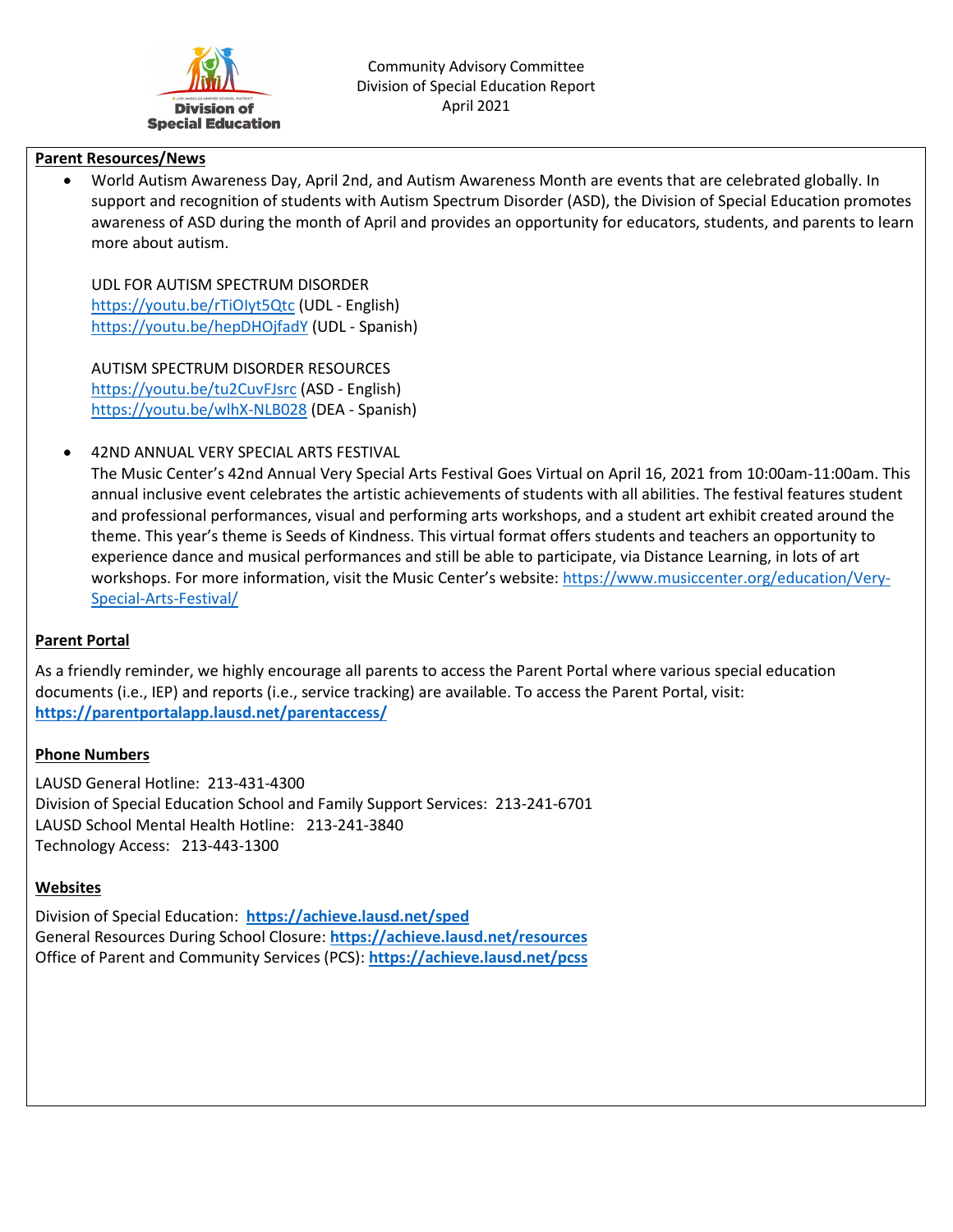

#### SELPA/CDE Information

## **U.S. Department of Education Approves California's Assessments Plan**

**Source: CDE Website,<https://www.cde.ca.gov/nr/ne/yr21/yr21rel26.asp> Tony Thurmond — State Superintendent of Public Instruction Thursday, April 8, 2021**

SACRAMENTO—The U.S. Department of Education notified California this week that the state's request for relief from certain federal testing, accountability, and reporting requirements has been granted.

In a letter to State Superintendent Tony Thurmond and State Board President Linda Darling-Hammond, Deputy Assistant Secretary for Policy and Programs Ian Rosenblum said he was "pleased to approve" California's request. "The intent of these accountability waivers is to focus on assessments to provide information to parents, educators, and the public about student performance and to help target resources and supports," Rosenblum wrote. "This is particularly crucial this year, due to the COVID pandemic."

In February, the State Board of Education voted to seek a waiver that would give schools the means to account for the impact of the COVID-19 pandemic in their ability to assess students. The Board's action was in response to federal guidance allowing states to seek flexibility given that most students have yet to return to in-person instruction either part- or full-time.

The state also discussed its plan to give schools permission to report data from standards-aligned interim or diagnostic tests they have been using where it is not viable to administer the state summative assessments due to the impact of the COVID-19 pandemic.

Unlike last year, the U.S. Department of Education did not invite states to apply for blanket waivers that would allow states to opt-out of annual testing altogether, citing the role testing data plays in supporting students.

As granted, California's waiver:

Decouples state assessments from federal accountability requirements, as applicable. Instead, any data collected will be used to inform local educators, parents, and the public and align resources to student supports.

Waives federal penalties for student testing participation rates of less than 95 percent on the state's Smarter Balanced English language arts and math. Under the Every Student Succeeds Act, all states that receive federal funds for low-income students and English learners must assess annual learning progress in math, language arts, science, and English learner language proficiency, as applicable.

At its November meeting, the State Board voted to approve shortened blueprints of the Smarter Balanced assessments in English language arts and math in order to administer shorter tests in these subjects during the 2020–21 school year.

The Board also extended the window by which schools must complete test administration to July 30 for the California Assessment of Student Performance and Progress (CAASPP), the English Language Assessments for California (ELPAC), which measures English learners' progress toward language proficiency, and the California Science Test (CAST).

In a separate letter received this week, Rosenblum said California need not apply for another waiver, which the Board contemplated, because California is administering all of its required assessments and expecting they will be used except in cases where local conditions make the administration of the tests not viable.